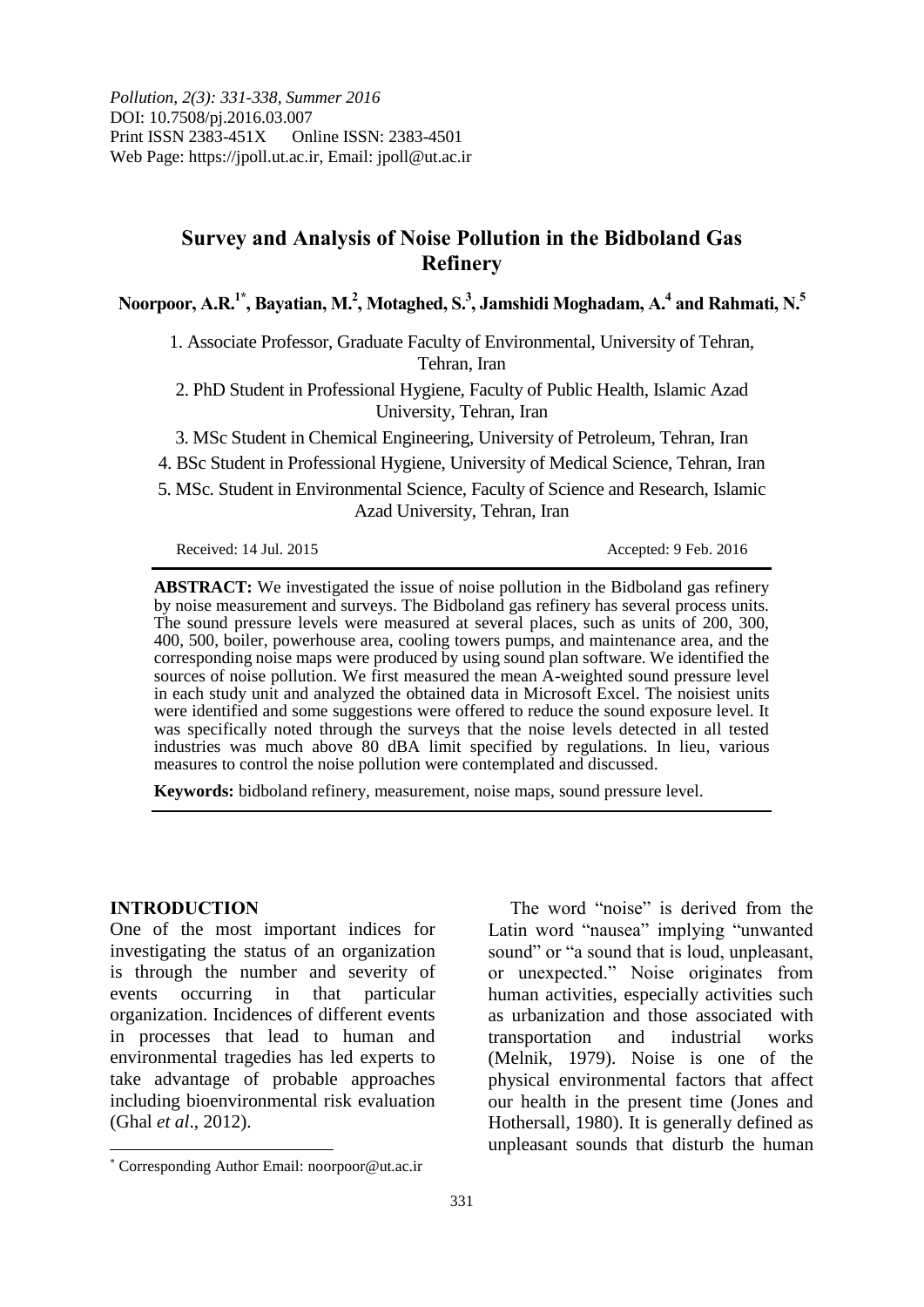being physically and physiologically as well as cause environmental pollution by destroying environmental properties (Narendra and Davar, 2004).

Noise pollution is a major problem and the major complaint among workers within the industrial sector. It is estimated that most of the industries in Iran suffer from problems induced by noise generation (Pourabdiyan *et al*., 2009). Major power plant-generated noise sources for a biomass-fired power plant, for instance, could include steam generators, steam turbine generators, fuelhandling equipment, air compressors, air separators, cooling towers, and rooftop ventilation fans. Fans in the plant without speed controls can produce "tonal" noise, which is sound centered on the narrow frequency band. Tonal noise has been shown to affect people more than other types of noises, especially at lower overall noise levels, and it may therefore require special silencer mechanisms (NIOSH, 1998). Exposure duration of 40 h/week of equivalent noise level of 85 dBA is considered to be safe, and noise level above this limit is bound to cause noise-induced temporary or permanent hearing loss (Rick, 2004). Gas refinery is one of the major areas that play a significant role in the economy of a country. Experimental sound pressure level (SPL) with the calculated SPL by proposed formula and related the exposed SPL to the horsepower and the life time of the source (Sharma *et al*., 1998). Comparison of the experimental sound pressure level (SPL) with the calculated SPL through a proposed formula revealed the correlation of the exposed SPL to the horsepower and the life-time of the source (Eleftheriou, 2002). In addition, some research has been performed on the measurement of noise level in gas refineries and cement factories to analyze the hearing damage to labors as well as to provide some noise control suggestions for reducing the bad effects of noise exposure (Asdrubali and Baldinelli, 2003; S.I., 2005). Vast research has been performed to recognize the noisegeneration parameters (Melamed *et al*.,

2001). With the aim of noise generation parameters recognition, a vast research has been done (Makarewicz, 2012). some researchers have been done on measuring the noise level in cement plants, analyzing the hearing damage to labors and providing some noise control suggestions to reduce the damaging effects of noise exposure (Canfeng *et al*. 2012; GhotbiRavandi, *et al*., 2012; Ahmadi Orkomi *et al*., 2013; Noorpoor and Ahmadi Orkomi, 2014). Production machineries in gas refinery emit offensive noises. From the design perspective, to investigate the sensitivity of emitted noise to physical parameters, the influence was conducted in the Bidboland gas refinery to demonstrate the biggest noise-emission sources by using a sound plan software. In other studies, geographic information systems (GIS) was used to conclude that noise maps are useful for evaluating noise levels (Tsai *et al*., 2009).

In this paper, the environmental noise pressure level was measured in several parts of study power plant.

## **MOTHODOLOGY**

This study was conducted in the Bidboland gas refinery. The Bidboland gas refinery is one of the highest ranking gas purification set-up in Iran. Noise pollution from machinery in an industrial plant is not wellestablished as a contributor to environmental noise pollution. In our study, the measurements were performed during the work hours on Dec. 28. The actual noise levels were measured across different parts (Units 200, 300, 400, and 500, boiler, power plant area, cooling towers pumps, plant power area, and maintenance units) and the maximum and minimum values were determined. A sound level measuring instrument (TES 1353H Sound Level Meter) was used for estimating the values. The sound level meter was calibrated prior to measurement, and the calibration was checked once again after taking all measurements. The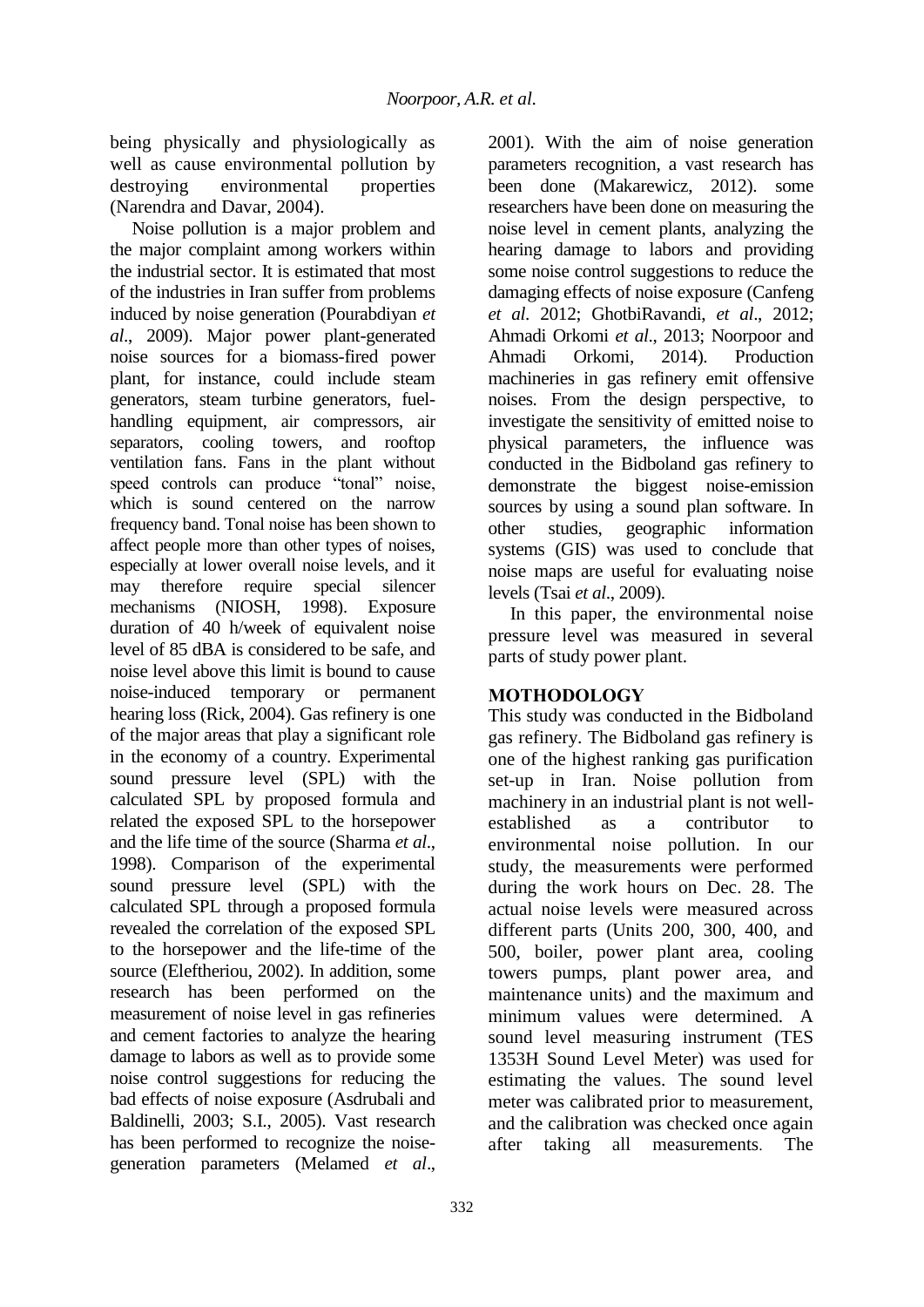measurements results were recorded by holding the instrument at a height of 1.5 m from the ground in a frequency network. These measurements were performed in both local and general manners.

In the general method, each part was divided into squares, and the center of each square was set as the measuring station. For instance, measured coordinates in the cooling tower pumps are shown in Figure 1, and the measurement results are listed in Table 1. In case of the local method (maintenance part), the measurement was performed near the noise sources.

Furthermore, noise pollution in the maintenance unit was measured.

In Iran, the Noise Pollution (Regulation and Control) Rules 2000 have been framed under the Environment (Protection) Act of 1986, the guidelines for regulation and control of noise. The ambient levels of noise for different areas/zones specified in the rules are indicated in Table 2.



**Fig. 1. Measured coordinate in the cooling tower pumps**

**Table 1. Sound pressure level in the measurement stations of the cooling tower pumps**

| 85.5<br>87<br>92.1 |   |      | В | C. |  |
|--------------------|---|------|---|----|--|
|                    |   |      |   |    |  |
|                    |   |      |   |    |  |
|                    | 3 | 91.4 |   | 88 |  |

**Table 2. Ambient noise standards (Environment Protection Act, 2002)**

| Area | Category of<br>Area/Zone | Limits in $dB^*$ |                   |
|------|--------------------------|------------------|-------------------|
| Code |                          | Day Time         | <b>Night Time</b> |
| (A)  | Industrial Area          | 75               | 70                |
| (B)  | Commercial Area          | 65               | 55                |
| (C)  | Residential Area         | 55               | 45                |
| (D)  | Silence Zone             | 50               | 40                |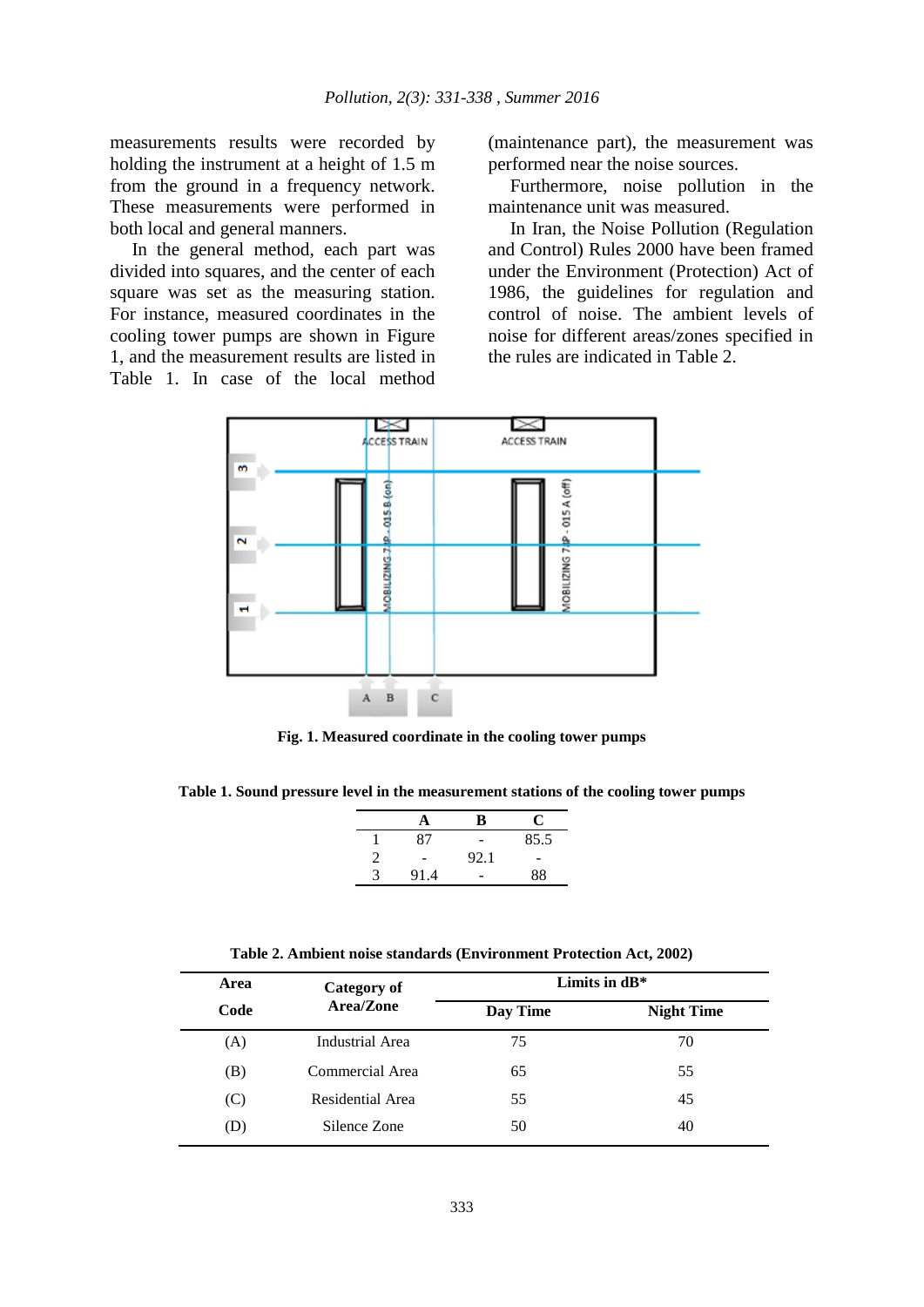In order to determine the noise pollution across all sections of the study power plant, modeling was done. Noise maps were created by modeling for determining the critical resources and areas. Evaluation and determination of noise maps are illustrated in Figure 2. The noise map was created by using a sound plan software, including tools such as a plot, worksheet, data grid, and contour map. To create the noise map, all maps were first coordinated and then the resultant values with specific coordinates were entered into the simulation software. The preparation of noise map has been illustrated in the form of a flow chart in Figure 3. This flow chart illustrates the relationship between XYZ data files, grid files, contour maps, and wireframe maps.



**Fig. 2. Evaluation and determination of noise maps**



**Fig. 3. Stages of noise map preparation**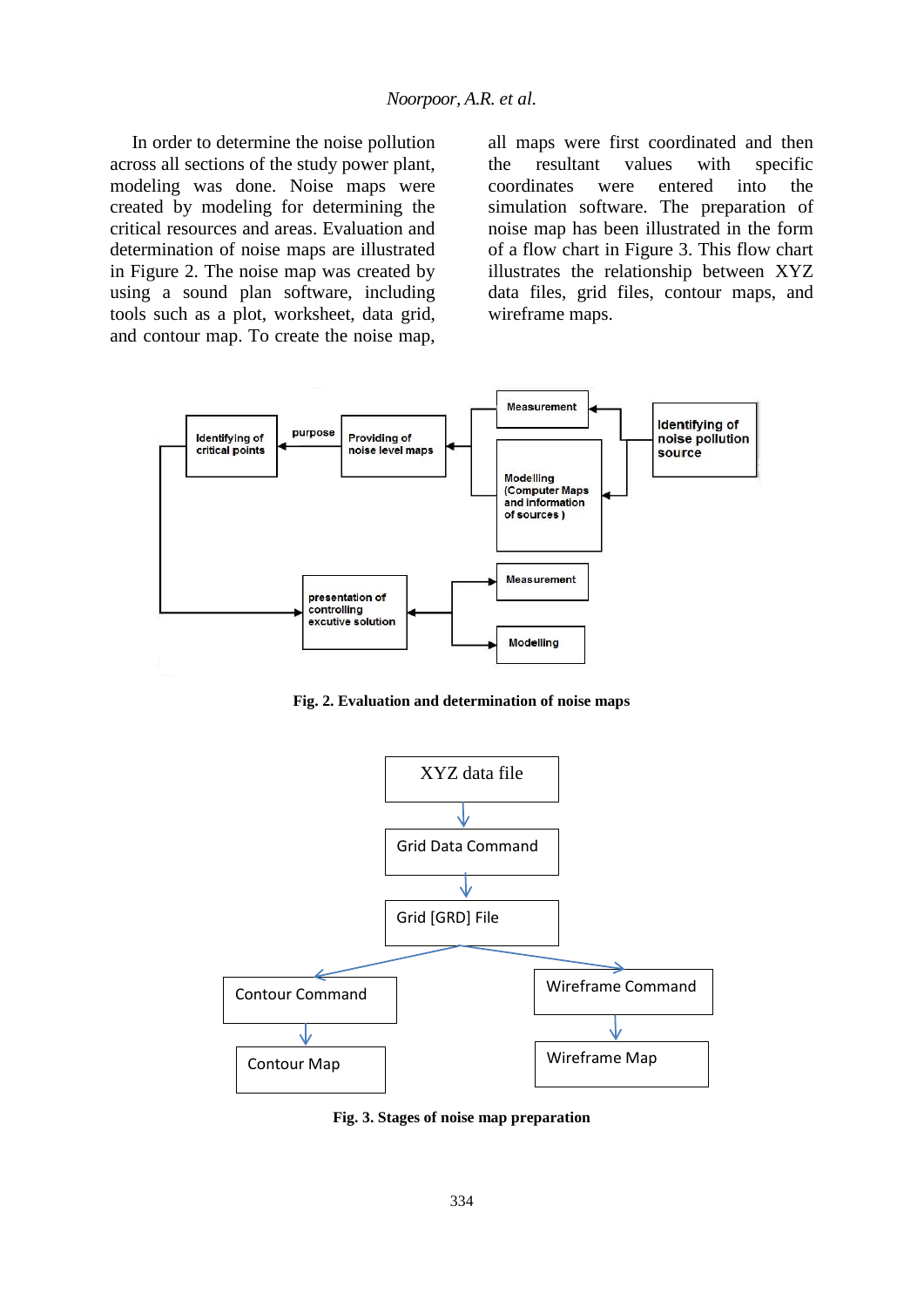Sound maps were created for the 200, 300, 400, and 500 units, boiler, power plant area, cooling towers pump, and the refinery site. Unit 200 and cooling tower pumps showed the maximum and minimum noise pollution levels, respectively (Figs. 5 and 6).

#### **RESULT AND DISCUSSION**

During our measurements, the noise levels in all tested power plant sections showed noise level values of >75 dBA, which is greater than that specified in the Noise Control Regulation. As shown in Table 3, the highest noise level among the tested units was detected at the Unit 200 (112 dBA) and the least was recorded for the cooling tower pumps (92.2 dBA), although even that is 17.2 dB more than the corresponding standard value.

Comparison of our results with the standard values as per the Noise Control Regulation showed that none of the units met the corresponding standards. In case of the local method, as shown in Figure 4, Hammered showed more noise pollution (121 dBA), which is 46 dBA more than the standard value, while lapping horizontal showed the lowest noise pollution (80 dBA), which was 5 dBA more than the standard value.

| <b>Units</b>         | Max(dBA) | Min (dBA) |
|----------------------|----------|-----------|
| <b>200</b>           | 112      | 83        |
| 300                  | 98       | 82        |
| 400                  | 106      | 80        |
| 500                  | 100      | 81        |
| boiler               | 99       | 83        |
| cooling towers pumps | 92.2     | 85.5      |
| Plant power area     | 96       | 86.6      |

**Table 3. Results of sound pressure level measurement**



**Fig. 4. Noise pollution in the maintenance unit**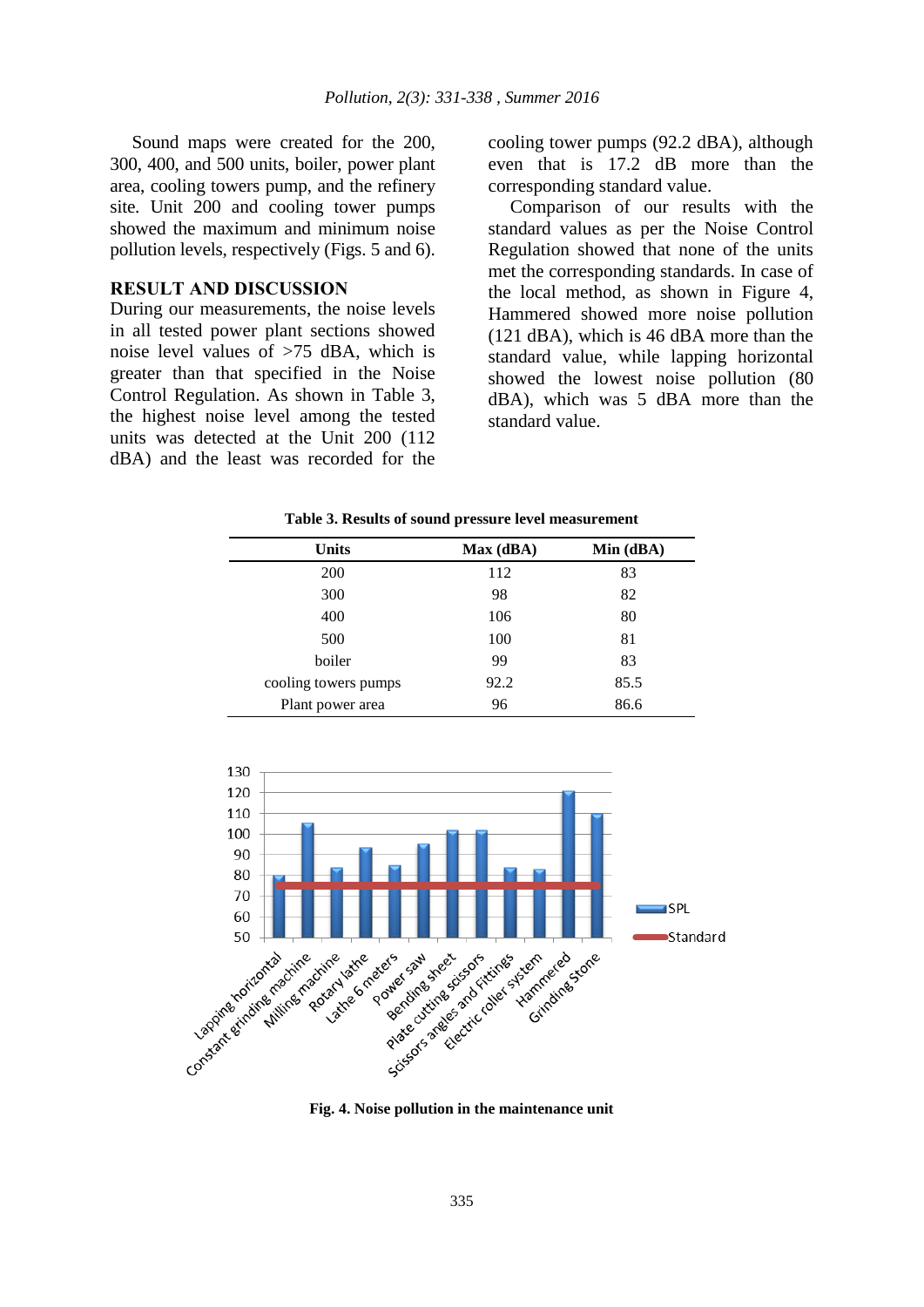Dispersion of noise pollution in Unit 200 was more than that in the cooling tower pumps. As shown in Figure 5, SPL in Unit 200 was 86–98 dBA, while that in the cooling tower pumps was 82–90 dBA (Fig. 6).



**Fig. 5. Sound map in Unit 200**



**Fig. 6. Sound map in the cooling tower pumps**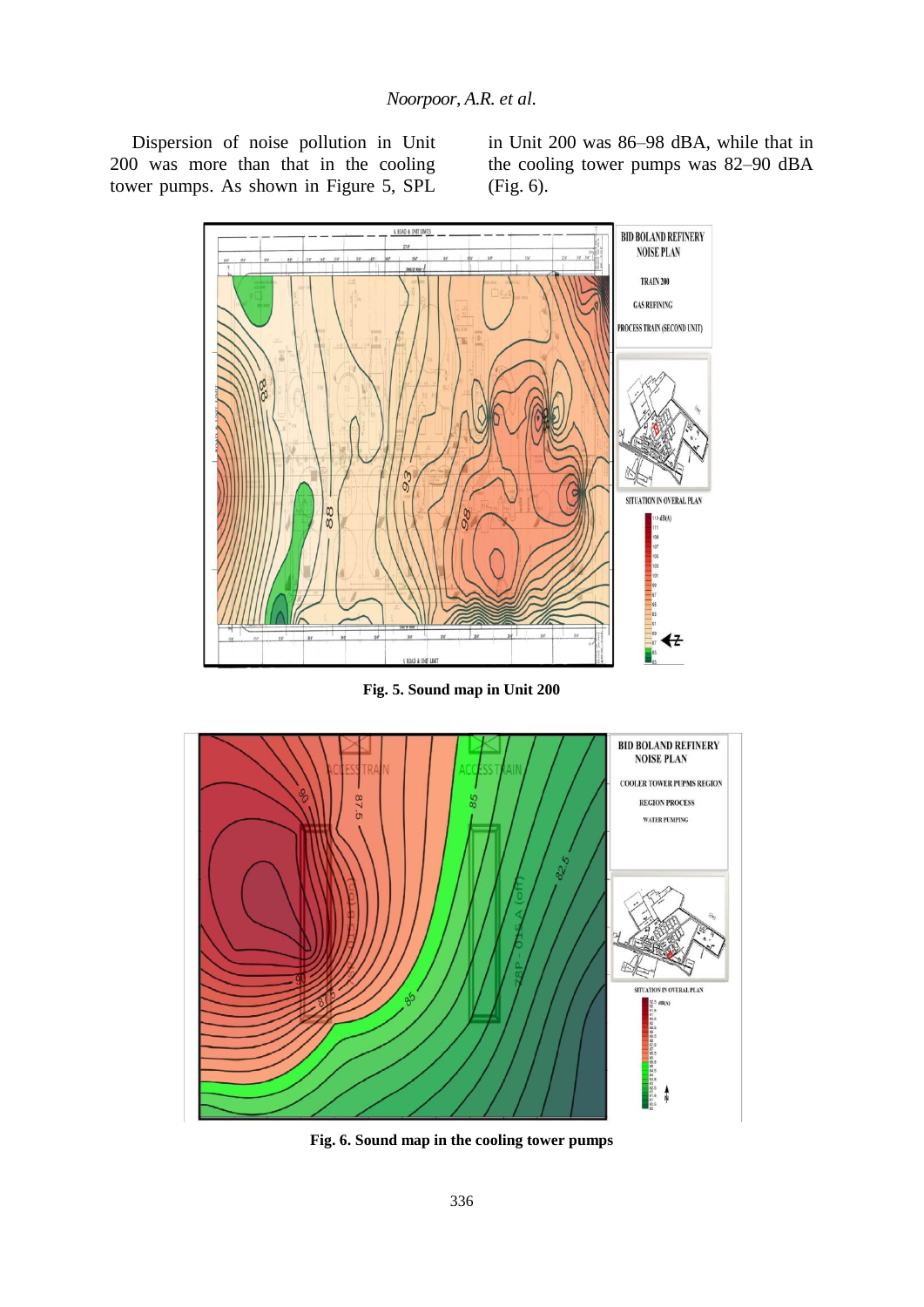## **CONCLUSION**

In this study, noise analysis was performed in the Bidboland gas refinery with the aim to aid power plant authorities adopt preventive measures as well as for developing future strategies to combat the menace of noise pollution via a scientific approach. The objective of this study was to ensure provision of a better environment for the employees in industrial units. We explored the sources of noise pollution and devised suggestions for controlling the excessive noise emission. Unit 200 was recorded to be the major source of noise pollution. The general acoustic measurement results showed that Unit 200 had a noise pollution level of 112 dB, which was the highest in the refinery, while both Unit 400 and the boiler showed the lowest noise pollution levels. Our results are in concordance with those of Xiaopeng and Lingqing, Yang and Wang (2008), Spitzer (2011), and Poorjabari Khameneh *et al*. (2009). These authors also reported that the environmental noise pressure level was higher than the set standard (75 dB) in both the refineries.

Several methods are available for application in controlling the level of noise pollution. For example, the design and technology of machine/equipment may reduce noise emission levels; the use of noise barriers may help control noise; and use of protection shield for sound receptors may help reduce noise emission, such as by insulating a building against noise.

## **ACKNOWLEDGEMENT**

The authors acknowledge the support provided by the Bidboland gas refinery.

#### **REFERENCES**

Ahmadi Orkomi, A., Tavakoli, B. and Noorpoor, A.R. (2013). Noise Pollution Analysis in Tehran Cement Plant, Journal of Occupational Health and Epidemiology (JOHE), 2 (1-2), 44-53.

Asdrubali, F. and Baldinelli, G. (2003). Acoustic impact evaluation and mitigation of cement production plants. Presented at the 32<sup>nd</sup> international congress and exposition on noise control engineering jeju international convention center, Seogwipo, Korea, 25-28.

Canfeng, Z., Shujie, Y. and Dong, L. (2012). Comprehensive control of the noise occupational hazard in cement plant. Procedia Engineering, 43, 186-90.

Eleftheriou, P.C. (2002). Industrial noise and its effects on human hearing. Applied Acoustics, 63(1), 35-42, 2.

Yang, X. and Wang, L. (2008). Spatial analysis and hazard assessment of mercury in soil around the coal-fired power plant: a case study from the city of Baoji, China. Environ Geol; 53(7), 1381. Ghal, S., Serahati, Sh. and Safaei, F. (2012). Comparison and assessment ecological risk methods, second Conference of environmental planning and management, Tehran, Tehran University.

GhotbiRavandi, M.R., Nadri, F., Khanjani N. and Ahmadian M. (2012). Occupational noise exposure among the workers of Kerman cement plant, 2009. J. Occu Health Epidemiol, 1(1), 17-23.

Jones, R. and Hothersall, D. (1980). Effect of operating parameters on noise emission from individual road vehicles. Applied Acoustics, 13(2), 121-36.

Makarewicz, R. (2012). Generation parameter of a road vehicle. Applied Acoustics, 73(67), 610-13.

Melamed, S., Fried, Y. and Froom, P. (2001). The interactive effect of chronic exposure to noise and job complexity on changes in blood pressure and job satisfaction: A longitudinal study of industrial employees. J. Occup Health Psychol, 6(3), 182-95.

Melnik, W. (1979). Hearing loss from noise exposure, Handbook of Noise Control, Harris, C. M (Ed.). Mc. Grow Hill, New York.

Narendra, S. and Davar, S.C. (2004). Noise Pollution-Sources, Effects and Control, J. Hum. Ecol., 16(3), 181-187.

National Institute for Occupational Safety and Health (NIOSH), (1998). Criteria for a recommended standard: Occupational noise exposure Revised Criteria, U.S. Department of Health and Human Services, Center for Disease Control and Prevention, Cincinnati, Ohio, 5.

Noorpoor, A.R. and Ahmadi Orkomi, A. (2014). Acoustic Analysis of Machineries in the Cement Industry, Open Journal of Safety Science and Technology, 4, 98-105.

Poorjabari Khameneh, A., Dehghani, M. and Ghotbi Ravandi, M. (2009). Surveying noise pressure level